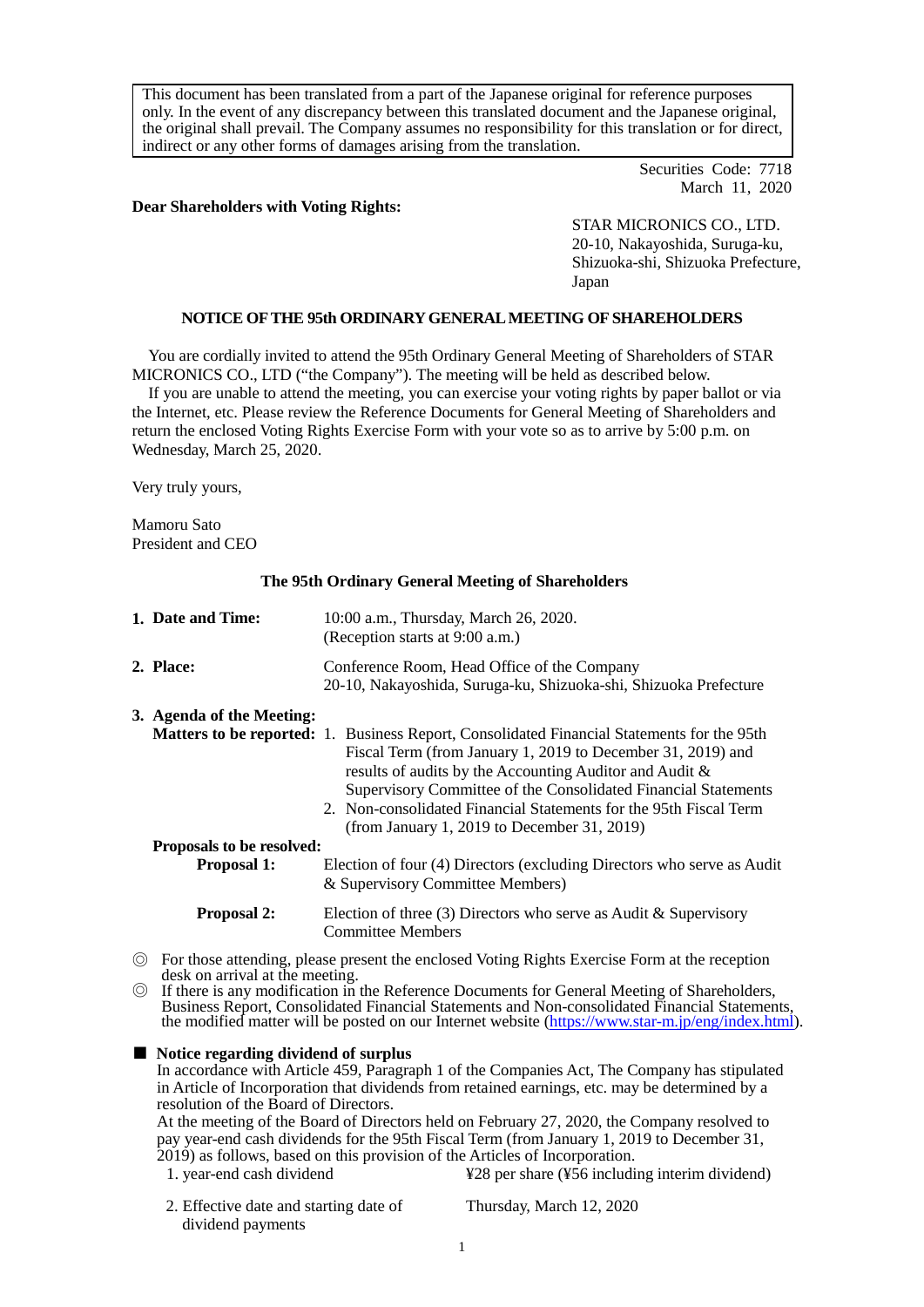# **Reference Documents for General Meeting of Shareholders**

### **Proposal 1: Election of four (4) Directors (excluding Directors who serve as Audit** & **Supervisory Committee Members)**

The terms of office of all of four (4) Directors (here and hereafter in this proposal, excluding Directors who serve as Audit & Supervisory Committee Members) will expire at the conclusion of this meeting. Accordingly, election of the following four (4) Directors is proposed.

Moreover, for this proposal, we have received opinions from the Audit & Supervisory Committee that all nominees for Director are qualified.

No. Name<br>(Date of Birth) Career summary, status and assignment at the Company, and important concurrent positions Number of shares of the Company held 1. Reelection Hajime Sato (December 23, 1951) April 1975 March 1992 October 1993 May 1995 June 1995 August 1996 May 1999 September 1999 May 2000 May 2002 May 2006 May 2009 March 2017 Enters the Company as an employee Manager, Presidential Office General Manager, General Affairs Department Director of the Company General Manager, IS Department General Manager, Human Resources Department General Manager, Finance & Accounting Department Senior General Manager, General Administration Headquarters Senior General Manager, Electronic Products Group Headquarters Managing Director of the Company Senior Managing Director of the Company Representative Director, President and CEO of the Company Representative Director, Chairman of the Board of Directors of the Company (to present) 106,800 [Reasons for deciding a nominee for a Director] Mr. Hajime Sato has extensive experience gained while serving as one of the Company's managers for a long period of time, and from May 2009, as President and CEO, he has shown strong leadership and decision-making capabilities based on his high level of knowledge and track record with regard to management. From March 2017, as Chairman of the Board of Directors, he has been fulfilling his responsibilities appropriately in the overall management of the Group as well as in the operation of the Board of Directors. For these reasons, the Company judges that he is eligible to be a Director of the Company, and would like to reelect him as a Director.

The nominees for Directors are as follows: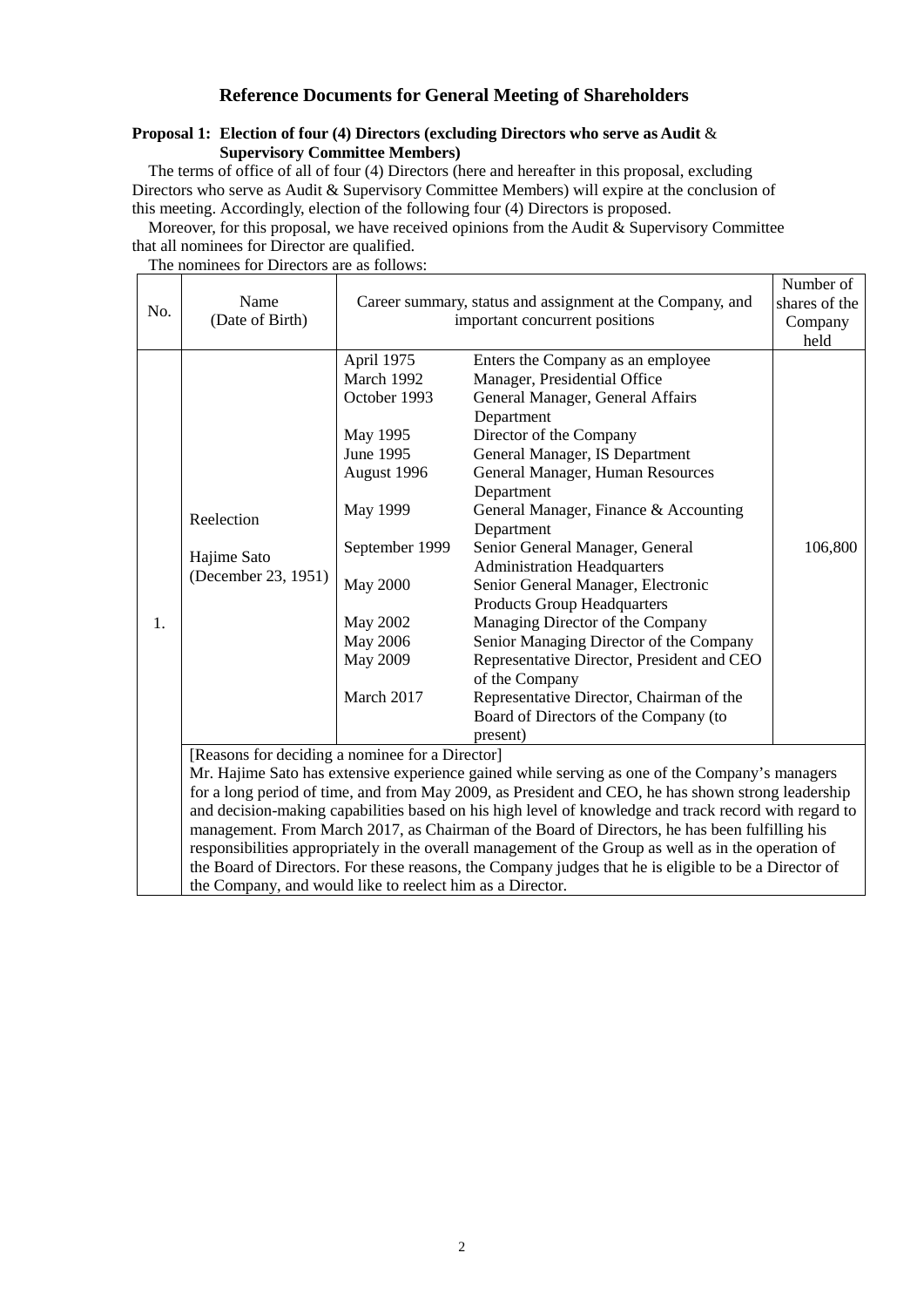| No. | Name<br>(Date of Birth)                                                                                                                                                                                                                                                                                                                                                                                                                                                                                                                                                                                                                                                                                                                             | Career summary, status and assignment at the Company, and<br>important concurrent positions                        |                                                                                                                                                                                                                                                                                                                                                                                                                                                                                                                                                            | Number of<br>shares of the<br>Company<br>held |  |
|-----|-----------------------------------------------------------------------------------------------------------------------------------------------------------------------------------------------------------------------------------------------------------------------------------------------------------------------------------------------------------------------------------------------------------------------------------------------------------------------------------------------------------------------------------------------------------------------------------------------------------------------------------------------------------------------------------------------------------------------------------------------------|--------------------------------------------------------------------------------------------------------------------|------------------------------------------------------------------------------------------------------------------------------------------------------------------------------------------------------------------------------------------------------------------------------------------------------------------------------------------------------------------------------------------------------------------------------------------------------------------------------------------------------------------------------------------------------------|-----------------------------------------------|--|
| 2.  | Reelection<br>Mamoru Sato<br>(January 5, 1960)                                                                                                                                                                                                                                                                                                                                                                                                                                                                                                                                                                                                                                                                                                      | <b>July 1984</b><br>June 2004<br><b>May 2008</b><br>March 2009<br>March 2012<br>May 2012<br>May 2014<br>March 2017 | Enters the Company as an employee<br><b>Executive Manager, Sales and Marketing</b><br>Department, Special Products Division<br>Director of the Company<br>Deputy General Manager, Special Products<br>Division<br>General Manager, Special Products Division<br>Executive Officer of the Company<br>Senior Vice General Manager, General<br><b>Administration Headquarters</b><br>General Manager, General Administration<br>Headquarters<br>Managing Director of the Company<br>Representative Director, President and CEO<br>of the Company (to present) | 64,400                                        |  |
|     | [Reasons for deciding a nominee for a Director]<br>In addition to his extensive experience and track record gained while carrying out business execution<br>at the Special Products Division and the General Administration Headquarters, Mr. Mamoru Sato<br>possesses knowledge of management gained primarily from his experience engaging in management<br>as a Managing Director for both of these organizations. Also, from March 2017, as President and<br>CEO, based on global insights gained from overseas experience, he has been the driving force in the<br>overall management of the Group. For these reasons, the Company judges that he is eligible to be a<br>Director of the Company, and would like to reelect him as a Director. |                                                                                                                    |                                                                                                                                                                                                                                                                                                                                                                                                                                                                                                                                                            |                                               |  |
| 3.  | New election<br>Yasunao Sasai<br>(April 19, 1960)                                                                                                                                                                                                                                                                                                                                                                                                                                                                                                                                                                                                                                                                                                   | April 1983<br>June 2011<br>March 2014<br>March 2015<br>March 2017<br><b>July 2019</b><br>January 2020              | Enters the Company as an employee<br><b>Executive Manager, Sales and Marketing</b><br>Department, Machine Tools Division<br><b>Executive Manager, Development</b><br>Department, Machine Tools Division<br>Executive Officer of the Company, Senior<br>Vice General Manager, Machine Tools<br>Division<br>General Manager, Machine Tools Division<br>(to present)<br>Senior Executive Officer of the Company<br>(to present)<br><b>Executive Manager, Business Planning</b><br>Department, Machine Tools Division (to<br>present)                          | 8,100                                         |  |
|     | [Reasons for deciding a nominee for a Director]<br>Mr. Yasunao Sasai possesses extended experience and track record gained through business execution<br>at the Machine Tools Division for a long period of time, and has shown leadership and contributed<br>toward the increase of earnings for the Machine Tools Division as the General Manager. As he can be<br>expected to utilize the experience and knowledge he has gained thus far in the overall management of<br>the Group, the Company judges that he is eligible to be a Director of the Company, and would like to<br>newly elect him as a Director.                                                                                                                                 |                                                                                                                    |                                                                                                                                                                                                                                                                                                                                                                                                                                                                                                                                                            |                                               |  |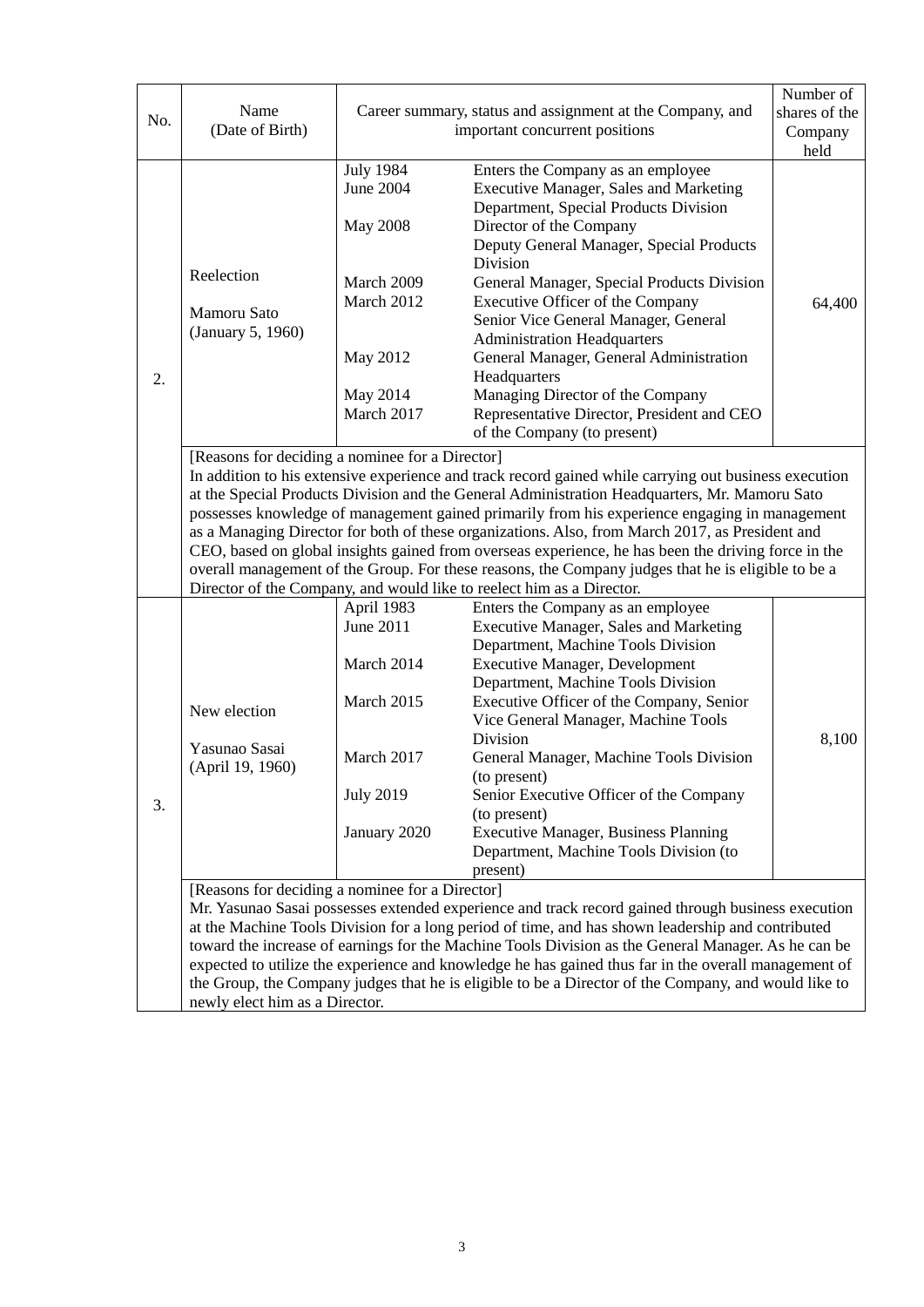| No.                                                      | Name<br>(Date of Birth)                                                                             | Career summary, status and assignment at the Company, and<br>important concurrent positions     |                                              | Number of<br>shares of the<br>Company<br>held |
|----------------------------------------------------------|-----------------------------------------------------------------------------------------------------|-------------------------------------------------------------------------------------------------|----------------------------------------------|-----------------------------------------------|
|                                                          |                                                                                                     | March 1996                                                                                      | Director, Shizuoka Gas Company, Ltd.         |                                               |
|                                                          |                                                                                                     | March 2000                                                                                      | Managing Director, Shizuoka Gas              |                                               |
|                                                          |                                                                                                     |                                                                                                 | Company, Ltd.                                |                                               |
|                                                          |                                                                                                     | March 2001                                                                                      | Senior Managing Director, Shizuoka Gas       |                                               |
|                                                          |                                                                                                     |                                                                                                 | Company, Ltd.                                |                                               |
|                                                          |                                                                                                     | March 2006                                                                                      | Representative Director, President, Shizuoka |                                               |
|                                                          |                                                                                                     |                                                                                                 | Gas Company, Ltd                             |                                               |
|                                                          |                                                                                                     | January 2011                                                                                    | Representative Director, Chairman of the     |                                               |
|                                                          | Reelection                                                                                          |                                                                                                 | Board of Directors, Shizuoka Gas Company,    |                                               |
|                                                          | Outside                                                                                             |                                                                                                 | Ltd.                                         |                                               |
|                                                          | Independent                                                                                         | May 2014                                                                                        | Outside Director of the Company (to          | 7,500                                         |
|                                                          |                                                                                                     |                                                                                                 | present)                                     |                                               |
|                                                          | Seigo Iwasaki                                                                                       | June 2015                                                                                       | Outside Director, Murakami Corporation (to   |                                               |
| $\overline{4}$ .                                         | (October 8, 1946)                                                                                   |                                                                                                 | present)                                     |                                               |
|                                                          |                                                                                                     | January 2018                                                                                    | Director and Special Advisor, Shizuoka Gas   |                                               |
|                                                          |                                                                                                     |                                                                                                 | Company, Ltd. (to present)                   |                                               |
|                                                          |                                                                                                     | <b>June 2018</b>                                                                                | Outside Director, TOSHIBA MACHINE            |                                               |
|                                                          |                                                                                                     |                                                                                                 | CO., LTD. (to present)                       |                                               |
|                                                          |                                                                                                     | (Important concurrent positions)                                                                |                                              |                                               |
| Director and Special Advisor, Shizuoka Gas Company, Ltd. |                                                                                                     |                                                                                                 |                                              |                                               |
|                                                          |                                                                                                     | Outside Director, Murakami Corporation                                                          |                                              |                                               |
|                                                          | Outside Director, TOSHIBA MACHINE CO., LTD.                                                         |                                                                                                 |                                              |                                               |
|                                                          |                                                                                                     | [Reasons for deciding a nominee for an Outside Director]                                        |                                              |                                               |
|                                                          |                                                                                                     | Mr. Seigo Iwasaki has been the Representative Director of Shizuoka Gas Company, Ltd. for a long |                                              |                                               |
|                                                          | period of time. The Company would like to elect him as an Outside Director in the hope that he will |                                                                                                 |                                              |                                               |
|                                                          |                                                                                                     | continue to utilize his abundant experience and broad knowledge as a business manager in the    |                                              |                                               |
|                                                          | Company's adequate decision making process and supervision of the Directors' business execution.    |                                                                                                 |                                              |                                               |

Notes:

- 1. No conflict of interest exists between the Company and the above nominees for Directors.
- 2. Mr. Seigo Iwasaki is a nominee for an Outside Director.
- 3. Mr. Seigo Iwasaki is an Outside Director of the Company at present, and his incumbent term of office as an Outside Director will be five years and ten months as of the conclusion of this General Meeting of Shareholders.
- 4. The Company has designated and reported to the Tokyo Stock Exchange, Inc. that Mr. Seigo Iwasaki is an Independent Director as set forth in the Regulations of the Tokyo Stock Exchange. Furthermore, proposed agenda pass in its original form, he is to remain as an Independent Director.
- 5. Pursuant to the provisions of paragraph 1, Article 427 of the Companies Act, the Company has entered into an agreement with Mr. Seigo Iwasaki to limit liability due to negligence of duties; provided, however, that the limit on liability under the relevant agreement shall be an amount set forth by law. Furthermore, should this proposed agenda pass in its original form, the Company will plan to sustain such current agreement with him.
- 6. Mr. Seigo Iwasaki will retire from his position as Director of Shizuoka Gas Company, Ltd. on the day of its Ordinary General Meeting of Shareholders to be held on March 25, 2020, and plans to continue to serve in his position of Special Advisor.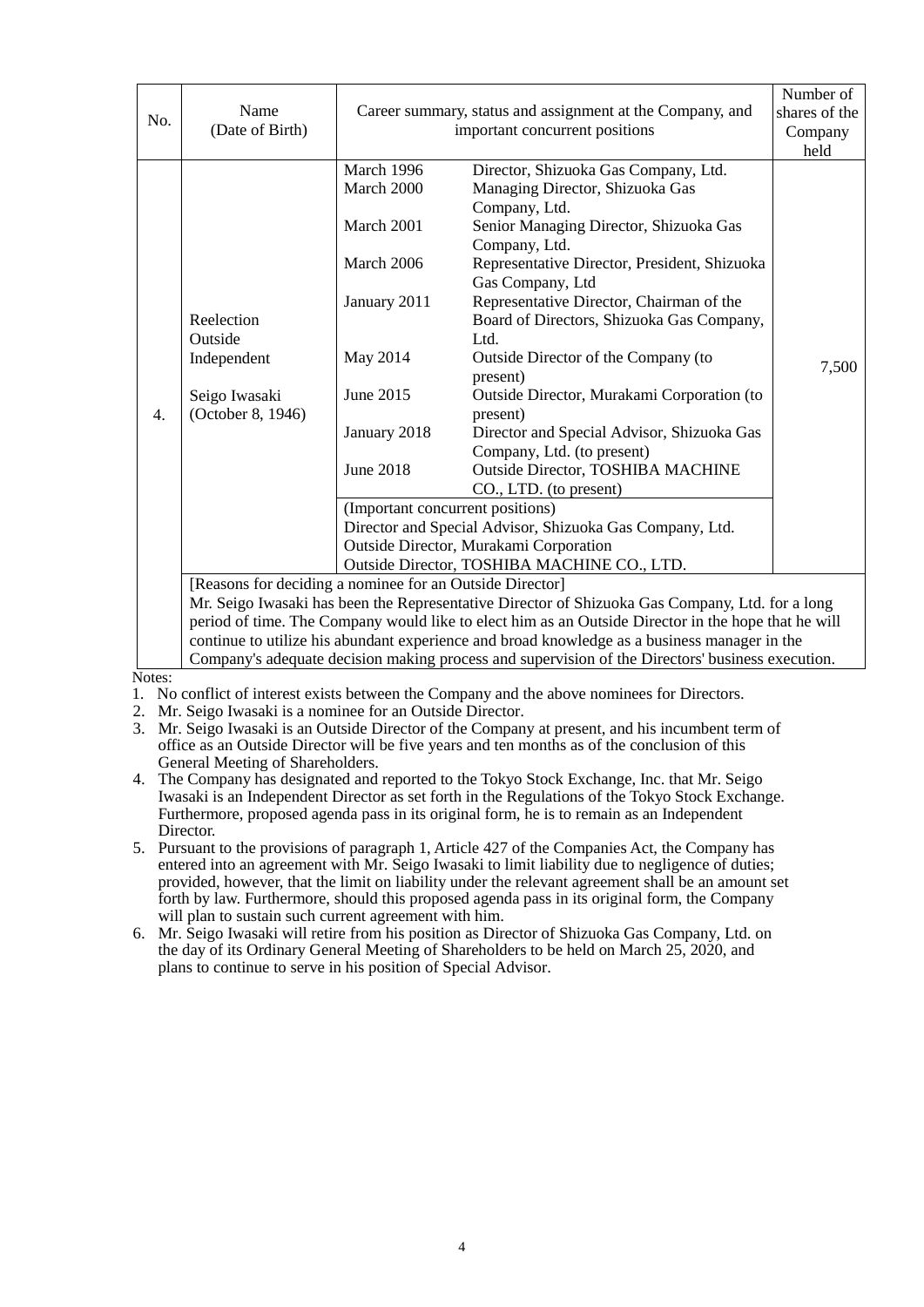## **Proposal 2: Election of three (3) Directors who serve as Audit and Supervisory Committee Members**

The terms of office of all of three (3) Directors who serve as Audit & Supervisory Committee Members will expire at the conclusion of this meeting. Accordingly, election of the following three (3) Directors who serve as Audit & Supervisory Committee Members is proposed.

The Audit and Supervisory Committee has previously given its approval to this proposal.

The nominees for Directors who serve as Audit and Supervisory Committee Members are as

follows:

| No. | Name<br>(Date of Birth)                                                                                                                                                                                   |                                                                                                                                                             | Career summary, status and assignment at the Company, and<br>important concurrent positions                                                                                                                                                                                                                                                                                                                                                                                                                                                                                                                                               | Number of<br>shares of the<br>Company<br>held |  |
|-----|-----------------------------------------------------------------------------------------------------------------------------------------------------------------------------------------------------------|-------------------------------------------------------------------------------------------------------------------------------------------------------------|-------------------------------------------------------------------------------------------------------------------------------------------------------------------------------------------------------------------------------------------------------------------------------------------------------------------------------------------------------------------------------------------------------------------------------------------------------------------------------------------------------------------------------------------------------------------------------------------------------------------------------------------|-----------------------------------------------|--|
| 1.  | New election<br>Outside<br>Independent<br>Seiichi Nishikawa<br>(March 21, 1959)                                                                                                                           | August 2000<br><b>July 2009</b><br>April 2012<br>April 2013<br>May 2018<br>August 2019                                                                      | President, Clarion do Brasil Ltda.<br>Executive Manager in charge of Aftermarket<br>Sales Department, Global Sales Division,<br>Clarion Co., Ltd.<br>Executive Manager, Overseas Aftermarket Sales<br>Department, Sales Division, Clarion Co., Ltd.<br>Executive Manager in charge of Corporate<br>Planning Department, Management Promotion<br>Division, Clarion Co., Ltd.<br>Executive<br>Manager,<br>Corporate<br>Strategy<br>Department, Corporate<br>Division,<br>Strategy<br>Clarion Co., Ltd.<br>Executive Manager in charge of Corporate<br>Department,<br>Management<br>Finance<br>and<br>Accounting Division, Clarion Co., Ltd. | $\Omega$                                      |  |
|     |                                                                                                                                                                                                           | [Reasons for deciding a nominee for an Outside Director]<br>After having experienced a broad range of business such as overseas business and marketing, and |                                                                                                                                                                                                                                                                                                                                                                                                                                                                                                                                                                                                                                           |                                               |  |
|     | management of overseas affiliated companies at Clarion Co., Ltd., Mr. Seiichi Nishikawa was involved in<br>corporate strategy and corporate management. The Company would like to elect him as an Outside |                                                                                                                                                             |                                                                                                                                                                                                                                                                                                                                                                                                                                                                                                                                                                                                                                           |                                               |  |
|     | Director who serves as an Audit and Supervisory Committee Member in hope that he will utilize such                                                                                                        |                                                                                                                                                             |                                                                                                                                                                                                                                                                                                                                                                                                                                                                                                                                                                                                                                           |                                               |  |
|     | abundant experience and broad knowledge in the audit, etc. of the Company.                                                                                                                                |                                                                                                                                                             |                                                                                                                                                                                                                                                                                                                                                                                                                                                                                                                                                                                                                                           |                                               |  |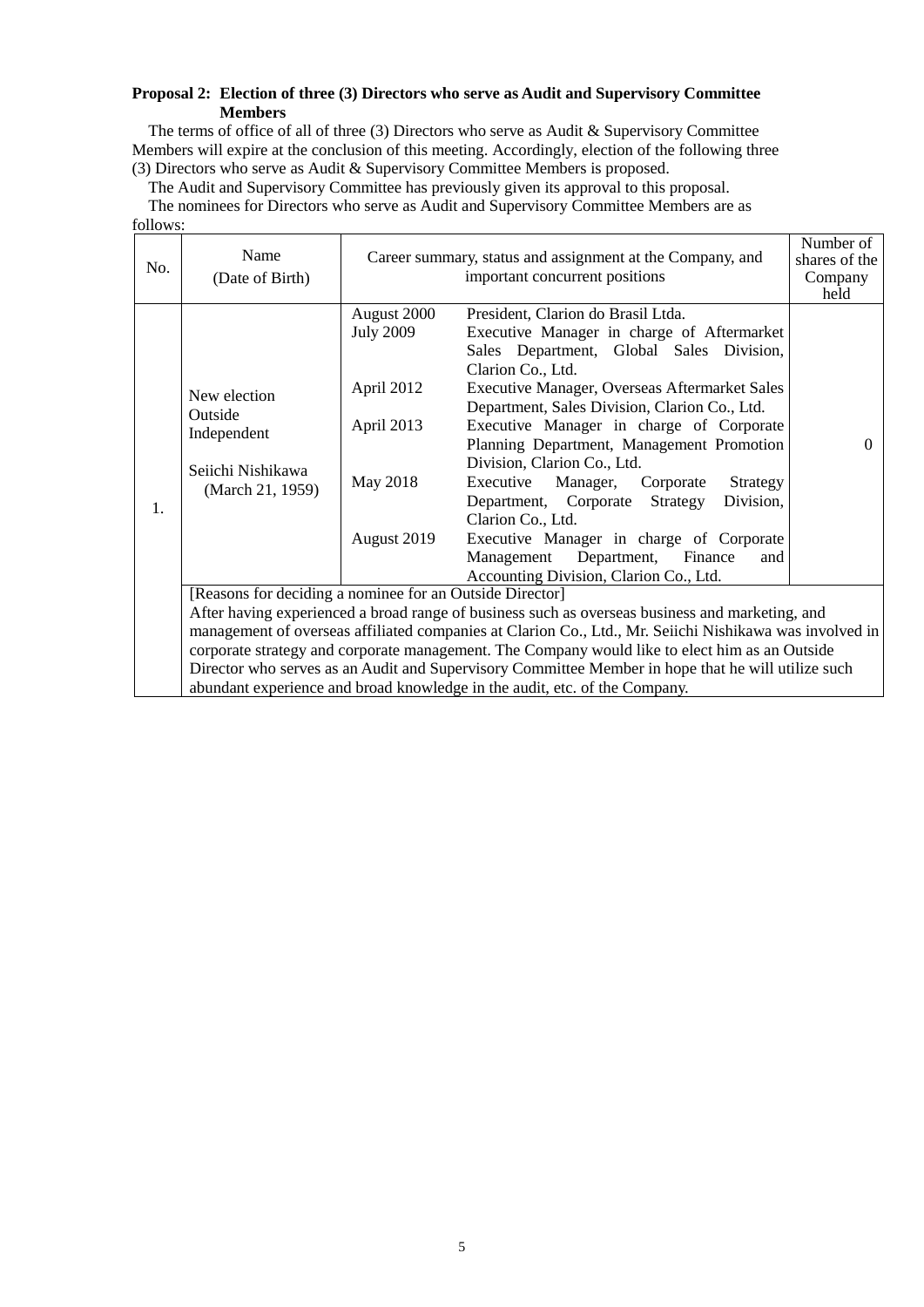| No. | Name<br>(Date of Birth)                                                                                                                                                                                                                                                                                                                                                                                                                                                                                                                                                                                                                                                                                                                                                                                      |                                                                                                     | Career summary, status and assignment at the Company, and<br>important concurrent positions                                                                                                                              | Number of<br>shares of the<br>Company<br>held |  |
|-----|--------------------------------------------------------------------------------------------------------------------------------------------------------------------------------------------------------------------------------------------------------------------------------------------------------------------------------------------------------------------------------------------------------------------------------------------------------------------------------------------------------------------------------------------------------------------------------------------------------------------------------------------------------------------------------------------------------------------------------------------------------------------------------------------------------------|-----------------------------------------------------------------------------------------------------|--------------------------------------------------------------------------------------------------------------------------------------------------------------------------------------------------------------------------|-----------------------------------------------|--|
|     |                                                                                                                                                                                                                                                                                                                                                                                                                                                                                                                                                                                                                                                                                                                                                                                                              | April 1988<br>April 1991<br>April 2005                                                              | Registered as lawyer (Bar Association of<br>Shizuoka Prefecture)<br>Joined Makita Law Firm<br>Opened Doko Law Firm, Representative (to<br>present)<br>Manager, Shizuoka Branch, Bar Association of                       |                                               |  |
|     | Reelection<br>Outside                                                                                                                                                                                                                                                                                                                                                                                                                                                                                                                                                                                                                                                                                                                                                                                        | April 2006                                                                                          | Shizuoka Prefecture<br>2006 Vice Chairman, Bar Association of<br>Shizuoka Prefecture                                                                                                                                     |                                               |  |
|     | Independent                                                                                                                                                                                                                                                                                                                                                                                                                                                                                                                                                                                                                                                                                                                                                                                                  | April 2008                                                                                          | 2008 Vice Chairman, Bar Association of<br>Shizuoka Prefecture                                                                                                                                                            | 800                                           |  |
|     | Hide Doko                                                                                                                                                                                                                                                                                                                                                                                                                                                                                                                                                                                                                                                                                                                                                                                                    | May 2009                                                                                            | Outside Audit & Supervisory Board Member of                                                                                                                                                                              |                                               |  |
| 2.  | (April 21, 1958)                                                                                                                                                                                                                                                                                                                                                                                                                                                                                                                                                                                                                                                                                                                                                                                             | April 2016                                                                                          | the Company<br>2016 Chairman, Bar Association of Shizuoka<br>Prefecture                                                                                                                                                  |                                               |  |
|     |                                                                                                                                                                                                                                                                                                                                                                                                                                                                                                                                                                                                                                                                                                                                                                                                              | May 2016                                                                                            | Outside Director who serve as an Audit and<br>Supervisory Committee Member of the<br>Company (to present)                                                                                                                |                                               |  |
|     |                                                                                                                                                                                                                                                                                                                                                                                                                                                                                                                                                                                                                                                                                                                                                                                                              | (important concurrent position)                                                                     |                                                                                                                                                                                                                          |                                               |  |
|     | Representative, Doko Law Firm                                                                                                                                                                                                                                                                                                                                                                                                                                                                                                                                                                                                                                                                                                                                                                                |                                                                                                     |                                                                                                                                                                                                                          |                                               |  |
|     | [Reasons for deciding a nominee for an Outside Director]<br>Mr. Hide Doko has highly-leveled specialist knowledge based on abundant knowledge and experience as<br>a lawyer. The Company would like to elect him as an Outside Director who serve as an Audit and<br>Supervisory Committee Member in hope that he will continue to utilize such knowledge and experience<br>when auditing the Company. Although the nominee has not been involved in the management of<br>companies other than as an Outside Director/Audit & Supervisory Board Member, the Company has<br>concluded that he will be able to perform his duties properly as an Outside Director who serve as an Audit<br>and Supervisory Committee Member of the Company based on the reasons noted above.                                   |                                                                                                     |                                                                                                                                                                                                                          |                                               |  |
|     |                                                                                                                                                                                                                                                                                                                                                                                                                                                                                                                                                                                                                                                                                                                                                                                                              | April 1984                                                                                          | Joined Ota Showa Audit Corporation (Currently<br>Ernst & Young ShinNihon LLC)                                                                                                                                            |                                               |  |
|     | Reelection<br>Outside<br>Independent<br>Motoki Sugimoto                                                                                                                                                                                                                                                                                                                                                                                                                                                                                                                                                                                                                                                                                                                                                      | February 1987<br>April 1997<br>May 2014<br>May 2016                                                 | Registered as Certified Public Accountant<br>Opened Sugimoto Accounting Firm,<br>Representative (to present)<br>Outside Audit & Supervisory Board Member of<br>the Company<br>Outside Director who serve as an Audit and | 800                                           |  |
|     | (August 30, 1961)                                                                                                                                                                                                                                                                                                                                                                                                                                                                                                                                                                                                                                                                                                                                                                                            |                                                                                                     | Supervisory Committee Member of the                                                                                                                                                                                      |                                               |  |
| 3.  |                                                                                                                                                                                                                                                                                                                                                                                                                                                                                                                                                                                                                                                                                                                                                                                                              | Company (to present)<br>(important concurrent position)<br>Representative, Sugimoto Accounting Firm |                                                                                                                                                                                                                          |                                               |  |
|     | [Reasons for deciding a nominee for an Outside Director]<br>Mr. Motoki Sugimoto has highly professional knowledge and abundant experience as a certified public<br>accountant and licensed tax accountant. The Company would like to elect him as an Outside Director who<br>serve as an Audit and Supervisory Committee Member in the hope that he will continue to utilize such<br>knowledge and experience when auditing the Company. Although the nominee has not been involved in<br>the management of companies other than as an Outside Director/Audit & Supervisory Board Member, the<br>Company has concluded that he will be able to perform his duties properly as an Outside Director who<br>serve as an Audit and Supervisory Committee Member of the Company based on the reasons noted above. |                                                                                                     |                                                                                                                                                                                                                          |                                               |  |

Notes:

1. No conflict of interest exists between the Company and the above nominees for Directors.

2. All the nominees are nominees for Outside Directors.

3. Mr. Hide Doko is an Outside Director who serve as an Audit and Supervisory Committee Member of the Company at present, his incumbent term will be three years and ten months as of the conclusion of this General Meeting of Shareholders and his total incumbent term including an Outside Audit & Supervisory Board Member will be ten years and ten months.